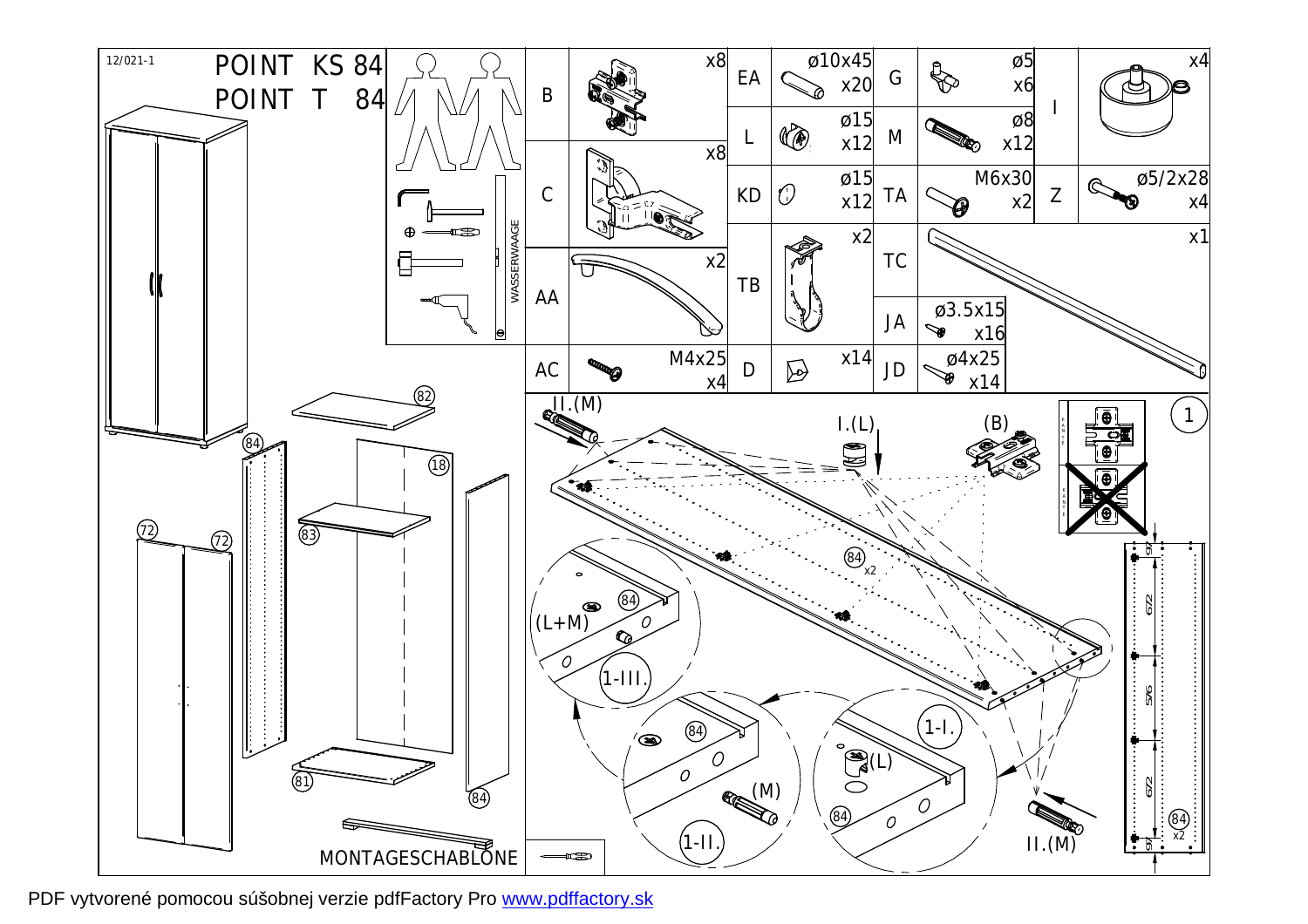

PDF vytvorené pomocou súšobnej verzie pdfFactory Pro [www.pdffactory.sk](http://www.pdffactory.sk)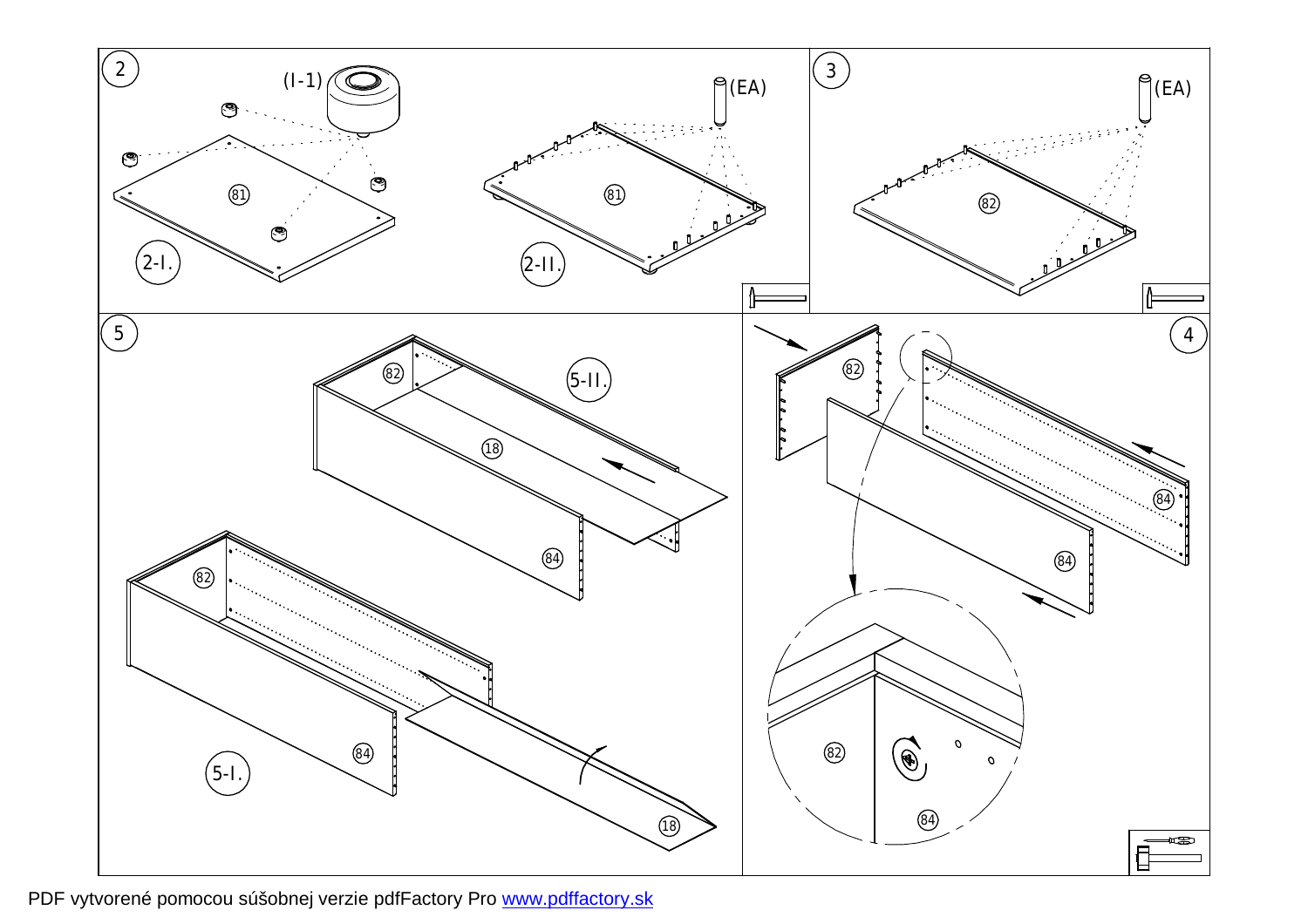

PDF vytvorené pomocou súšobnej verzie pdfFactory Pro [www.pdffactory.sk](http://www.pdffactory.sk)